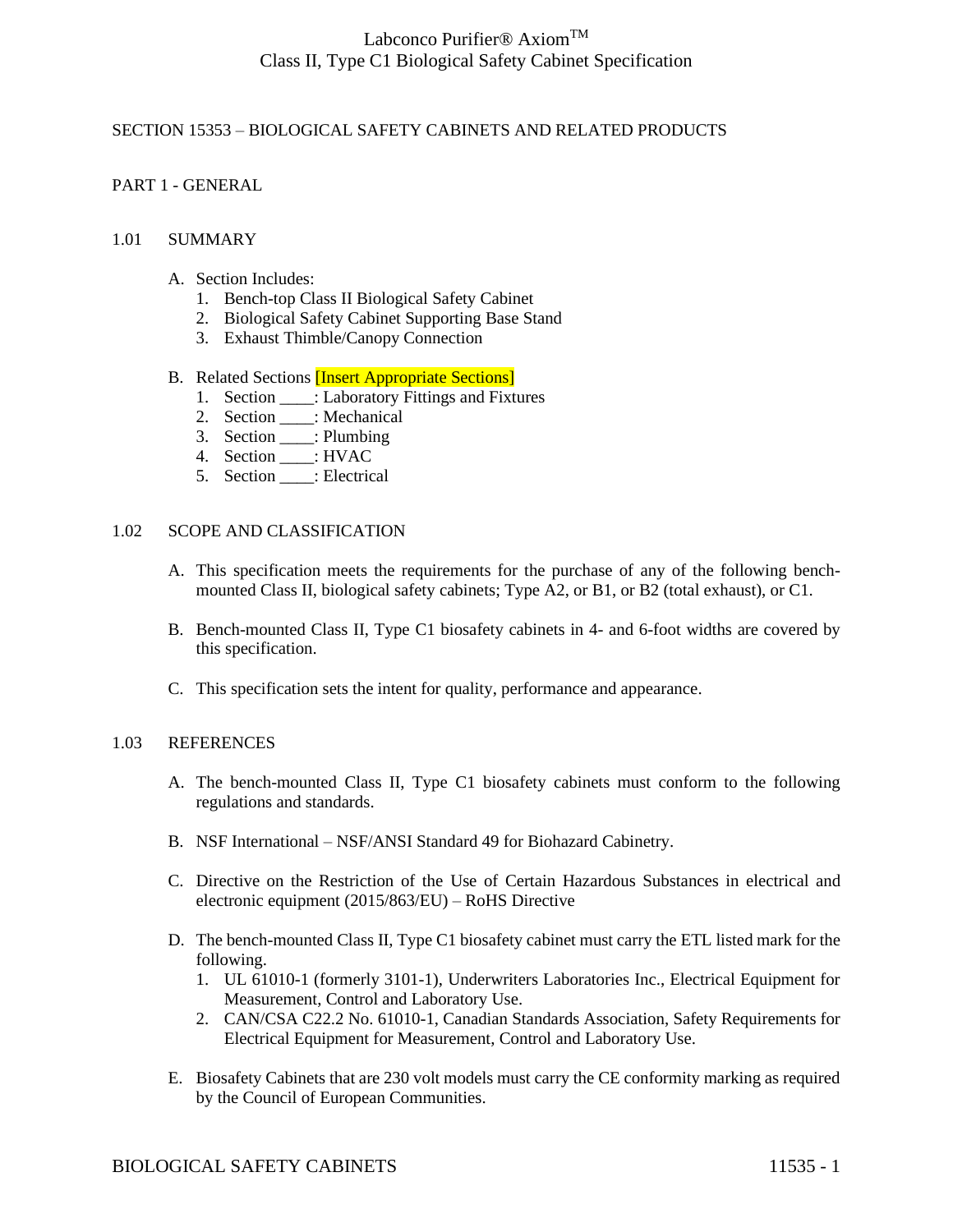- 1. Safety Electrical Equip for Laboratory Use EN 61010-1
- 2. EMC Requirements EN 61326-1
- 3. Electromagnetic Compatibility 2004/108/EC
- 4. Radio Disturbance EN 55022
- 5. EMC Emissions EN 61000-3-2
- 6. EMC Voltage Limitation EN 61000-3-3
- 7. Low Voltage Directive 2006/95/EC

#### 1.04 PERFORMANCE REQUIREMENTS

A. General Design Requirements (See Part 2 for details)

- 1. Class II, Type C1 suitable for testing and experimentation with low to moderate risk biological agents.
- 2. Any Class II, Type C1 may be connected to building exhaust or exhaust back into the laboratory.
	- a. All Type C1s shall be equipped with an exhaust transition with air-relief valve and must be capable of connecting to 10" nominal duct of any laboratory equipment exhaust trunk including ganged systems with other types of vented lab equipment. (When used for work with hazardous chemicals)
	- b. The Class II, Type C1 with exhaust transition with air-relief valve shall be capable of being disconnected and exhaust back into the room for energy savings. (Not for use with hazardous chemicals).
- 3. Base Stands **Pick one based on project requirements, delete the other two** 
	- a. Telescoping Stands Support base adjustable for eight static height positions allowing the work surface height to be set between 30" (Seated Positions) and 37" (Standing Positions).
	- b. Hydraulic Stands Support base with infinite adjustability for work surface heights between 28" (Seated Positions) and 37" (Standing Positions).
	- c. Mobile Hydraulic Stands Support base with infinite adjustability for work surface heights between 19.7" and 37" (Standing Positions) and overall installation height as low as 78.2" for transport through doorways.
- B. Containment & Safety
	- 1. Cabinet shall provide biological containment protection for both operator and product proven by an actual test, (and listed with the NSF mark) and routinely validated by the manufacturer.
	- 2. Containment of biological hazards is achieved through a combination of HEPA filtration and directional, controlled airflow.
	- 3. Containment of chemical & vaporized hazards is achieved through 100% exhaust of intake air through required exhaust connection when work is performed in a clearly delineated and labeled portion of the work surface. The Type C1 shall have airflow efficiencies which are gained by recirculation of room air and intake air at the ends of the work surface.
		- a. Cabinet shall have an interlock to monitor building exhaust flow. In the event of failure cabinet must be capable of eliminating the potential for hazardous "puff back".
		- b. In the event of an exhaust alarm triggered by loss of 20% exhaust or greater an audible and visual alarm with visual countdown timer is to be activated.
		- c. During an exhaust alarm, the cabinet's integral exhaust blower (and supply blower) must continue to provide full protection to personnel and samples during a programmable "active protection" period of 15 to 300 seconds. After programmed period (no greater than 300 seconds), the cabinet shuts down.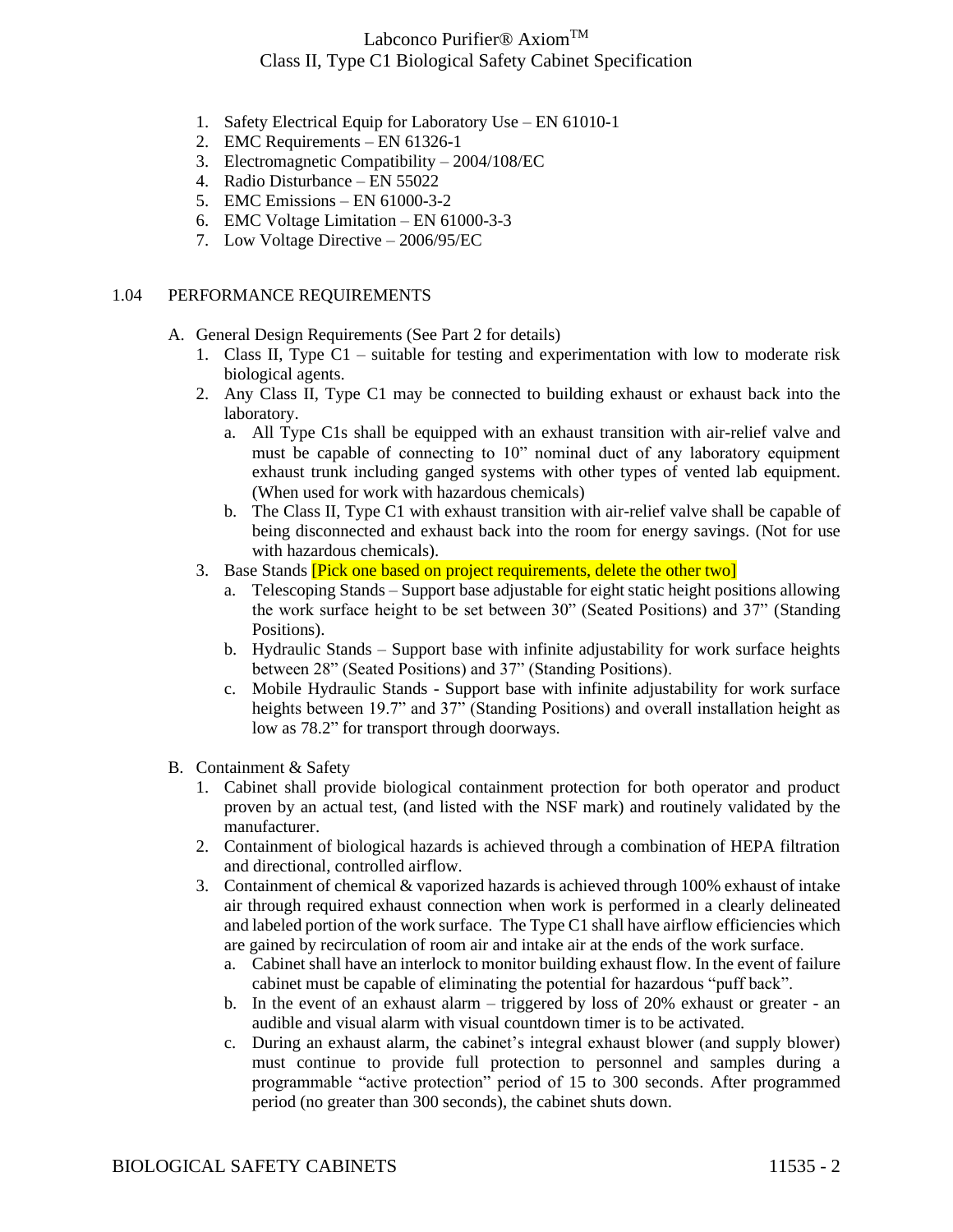- d. Upon start up, the Class II, Type C1 shall not initiate integral exhaust and supply blower start up until adequate exhaust volume is achieved and monitored by the cabinet.
- C. Airflow
	- 1. Calculated Air Velocity: 100 to 110 fpm (0.51 to 0.56 m/s) through the sash opening with audible alarms which sound when safety glass sash window is not at its proper operating height.
	- 2. The cabinet must have the capability and NSF listed to operate at both 8" and 10" sash openings without changing of any cabinet hardware.
	- 3. Sash height must be software selectable by the certifier to operate at either desired height of 8" or 10" opening.
	- 4. Measured Downflow Velocity: 60 to 70 fpm (0.30 to 0.36 m/s) for 4' widths, and 50 to 70 fpm (0.25 to 0.30 m/s) for 6' widths. Airflow must be measured 4" (100 mm) above operating sash opening height and must be true laminar (unidirectional) downflow as defined in NSF/ANSI Standard 49. Zoned laminar downflow is not acceptable.
	- 5. If desired to be connected to building exhaust, the requirements for Class II, Type C1 shall not exceed these volumetric flows and static pressures: **[Select appropriate size cabinet** – leave both 8" and 10" numbers per size selected]
		- a. 4-foot, 8" sash 323 CFM (CBV 387 CFM @ 0.2" WC)
		- b. 4-foot, 10" sash 400 CFM (CBV 480 CFM @ 0.2" WC)
		- c. 6-foot, 8" sash 463 CFM (CBV 556 CFM @  $0.2$ " WC)
		- d. 6-foot,  $10$ " sash 570 CFM (CBV 684 CFM @ 0.2" WC)
	- 6. Supply Blower with Electronically Commutated Motor (ECM) shall be programmed to deliver a precise volume of supply air as required and automatically adjusts as filters load without relying on airflow sensors, pressure gauges or pressure transducers to control blower speed when adjusting velocity or volume of cabinet airflow. Blower must be protected from voltage (electrical) fluctuation.
	- 7. Integral Exhaust Blower with Electronically Commutated Motor (ECM) shall be programmed to deliver a precise volume of supply air as required and automatically adjusts as filters load without relying on airflow sensors, pressure gauges or pressure transducers to control blower speed when adjusting velocity or volume of cabinet airflow. Blower must be protected from voltage (electrical) fluctuation.
	- 8. The Cabinet shall provide an audible signal accompanied by a color digital display of alert or alarm status type specific to the alarm with diagnostic measures. The display of operating parameters and warnings shall be:
		- a. located inside the work area
		- b. fully sealed behind a protective glass panel
		- c. on a line-of-sight with user while seated at the cabinet
		- d. in an easily decontaminated housing
		- e. able to withstand exposure to UV light without damage
- D. HEPA Filters
	- 1. One supply and one exhaust HEPA filter. Each shall be a minimum of 99.99% efficient on all particles 0.3µm as scan-tested with DOP, PAO or equivalent.
	- 2. Supply HEPA filter must be capable of being 100% scanned. Downstream average leak detection scanning is not acceptable.
	- 3. Exhaust HEPA filter must be capable of being 100% scanned in either recirculating or ducted modes. Downstream average leak detection scanning is not acceptable.
	- 4. HEPA filters shall be industry-standard size.
	- 5. Motor-Blower shall be positioned so as to promote even filter loading, thereby prolonging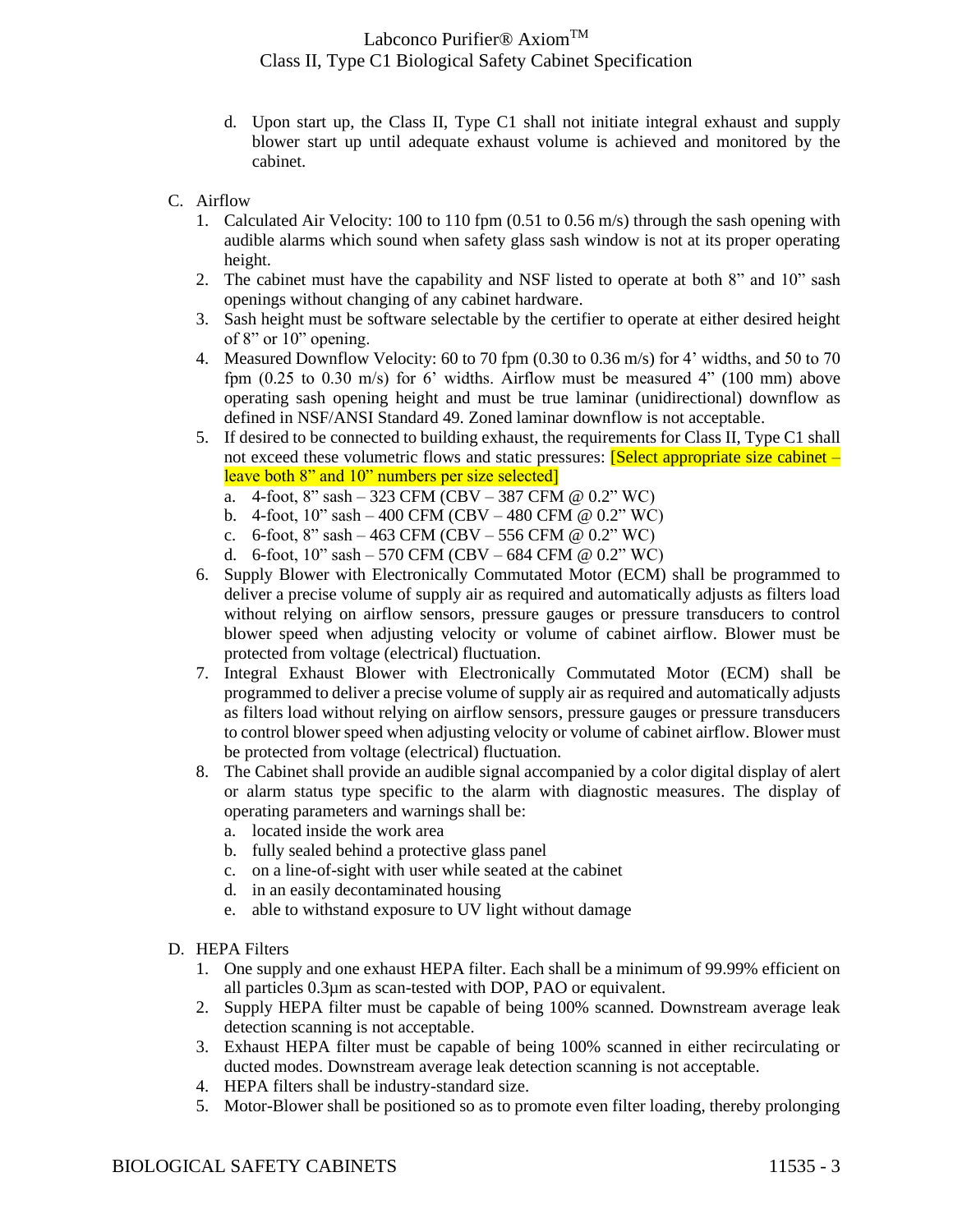the life of HEPA filters

- 6. Motor-Blower shall automatically handle HEPA filter pressure equal to 200% of initial pressure without reducing total air delivery by more than 2%.
- E. Controls and Display
	- 1. Cabinet shall utilize a microprocessor control system.
	- 2. Accessible\* mounted controls (\* ADA Compliant with knee space over 30" tall and front access less than 48" tall) for operation of:
		- a. Blower
		- b. Light
		- c. Electrical Outlets
		- d. UV Light
		- e. Timers
		- f. Alarm Mute (5 minute ring-back)
		- g. Menu navigation
	- 3. Easy to Use/Navigate Operating System performs the following functions:
		- a. User Programmable and customizable biosafety cabinet operation (including blower, light, optional UV light, and timer start/stop functions) controllable by movement and position of the Safety Glass Sash.
		- b. User Programmable and customizable biosafety cabinet operation that idles the motor in a reduced flow mode, reducing energy consumption by over 80% while maintaining ISO Class 5 conditions when installed in recirculation mode.
		- c. Digital 12- or 24-hour time of day clock.
		- d. Performance-based HEPA filter life for both Supply Filter and Exhaust Filter is displayed as a percentage using real time feedback from the ECM-blower. Timer/countdown-style HEPA filter life gauges or meters are not acceptable.
		- e. Complete diagnostic and troubleshooting functionality.
		- f. Security password protection of cabinet use (optional selection).
		- g. Programmable timed operation of direct drive LED and (optional) germicidal ultraviolet (UV) light.
		- h. Password Protected Service menu for calibration and configuration of biosafety cabinet installation and operational parameters.
		- i. Selectable units of measure (Imperial or Metric).
	- 4. Alarms and Alerts The cabinet shall provide both an audible signal and digital display that communicates and describes the alarm condition, provides corrective actions and utilizes a cross sectional diagram highlighting the potentially affected areas of the biosafety cabinet. Alarms shall exist for the following conditions:
		- a. Sash Height Alarm indicating that the sash is higher or lower than its nominal set point.
		- b. Airflow Alert signifies that the automatically adjusting supply blower has had to make an abrupt change in order to maintain safe airflow indicating obstruction to airflow.
		- c. Airflow Alarm indicates that inflow or downflow velocities are excessively high or low.
		- d. Cabinet Exhaust Error indicates that the cabinet exhaust blower is not capable of proper operation.
		- e. Building Exhaust Error if connected to building exhaust, indicates that the cabinet is not detecting suitable exhaust air volumes. Cabinet however will maintain safe containment during a 0-5 minute programmed exhaust alarm period.
		- f. System Error Indicates a failure in the communication between the microprocessor controller and the ECM blower.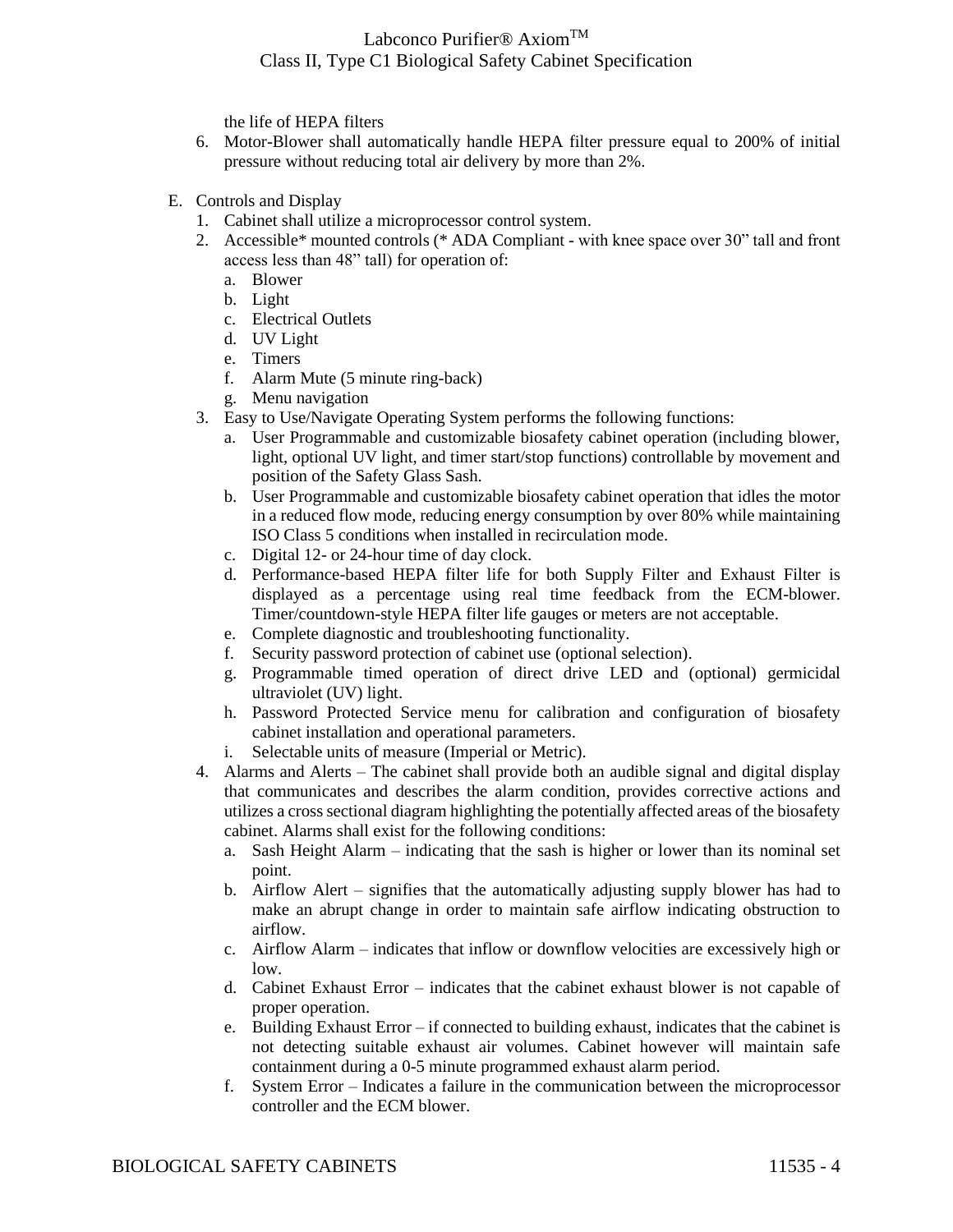- 5. Programmable Sash Height Cabinet must be able to convert to/from 8" and 10" sash openings via software selection.
- 6. Data Management Cabinet must include mini USB port capable of exporting cabinet functions in real time.
- F. Noise
	- 1. Sound level (as factory tested) for 4' widths shall be no more than 64 dBA, and 66 dBA for 6' widths measured 15 inches (381 mm) above the work surface and 12 inches (305 mm) in front of the tempered safety glass sash, as stated by NSF/ANSI Standard 49.
- G. Illumination
	- 1. LED lighting shall provide 60 to 153 foot-candles (646 to 1647 lux) on work surface per NSF/ANSI Standard 49. The use of ballasts is not acceptable.
	- 2. LED lighting shall be externally mounted from the work zone, energy efficient, and replaceable from front of the biosafety cabinet.
	- 3. Optional UV light shall be a 254 nanometer germicidal lamp with life timer and replacement notifications.
	- 4. The UV light shall be interlocked with the sash and only operable when the sash is closed.
- H. Pass-Through and Bulkheads
	- 1. Sealed Service Pass-Through All permanent and durable structures for the passing of electrical wires, cords and tubes are to be permanently sealed air-tight, and shall not allow for movement of the items passing through.
	- 2. Sealed Service Penetration Penetrations will be air tight and sealed, and will provide for the addition of field installed service fixture/valves or testing equipment.
	- 3. User-Modified Pass-Through Cord, Tube & Cable Portals for the passing of such so to connect to instruments, one inside the biosafety cabinet, the other outside. Shall provide an airtight seal and be protected by a vacuum or negative pressure source.
	- 4. All Pass-Through & Bulkhead types shall be tested and approved by NSF to the NSF/ANSI Standard 49.
- I. Efficiency
	- 1. Biosafety cabinets shall operate at, or lower than, the listed energy usage:
		- a. 4' Models 343 Watts
		- b. 6' Models 373 Watts
	- 2. During periods of non-use, the cabinet's set-back mode should operate at an 85% reduction in energy consumption when not connected to an exhaust system.

### 1.05 QUALITY ASSURANCE

- A. NSF Qualification
	- 1. Biosafety cabinets, Class II, Type C1 will meet or exceed the minimum requirements of NSF/ANSI Standard 49, bear the NSF Mark, and appear in NSF's Official Product Listings.
- B. Manufacturer Qualification
	- 1. ISO 9001 Certified manufacturing plant and processes.
	- 2. Manufacturer must maintain a testing facility at their place of business for the performance testing of bench-mounted Class II, Type C1 biosafety cabinets.
	- 3. The test facility and manufacturing facility must be available for owner/user inspection and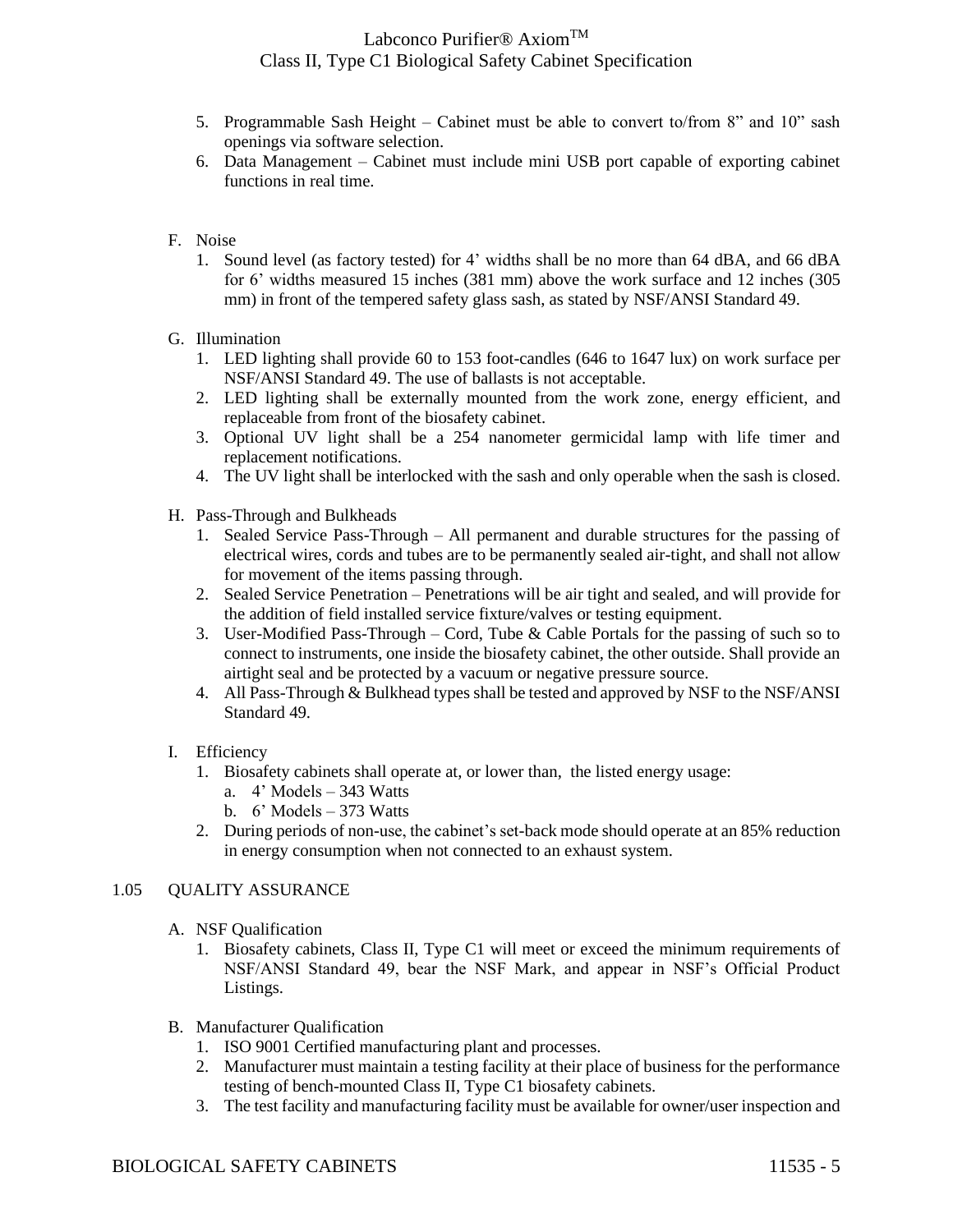its quality control procedures.

- 4. Manufacturer shall provide evidence and documentation of specialization and manufacturing of biosafety cabinets with a minimum of no less than ten years' experience to the market.
- 5. All biosafety cabinets wired for 115V, 60 Hz and 230V, 60 Hz shall be built to meet or exceed all minimum requirements of UL Standard 61010-1 (formerly 3101-1) and CAN/CSA C22.2 No. 1010.1. The biosafety cabinets shall be listed by a Nationally Recognized Testing Laboratory (NRTL).
- 6. All biosafety cabinets wired for 230V, 50 Hz shall be built in conformance to CE requirements of the Electrical Safety Standard: IEC 1010-1 and Electromagnetic Compatibility Directive 89/336/EEC.
- C. Biosafety Cabinets shall be "Made in America".
	- 1. 95% or more of raw material and component suppliers shall be United States based.
	- 2. Stainless and cold rolled steel used in manufacturing shall be sourced from United States steel mills.
	- 3. Final product must be fabricated and assembled within the United States of America.
	- 4. Owner reserves the right to evaluate Made in America claims for compliance with the Bureau of Consumer Protection.
- D. Supply all equipment in accordance with this specification. Offering a product differing in materials, construction, or performance from this specification requires written approval obtained seven days or more before the proposal deadline.
- E. The owner/architect reserves the right to reject qualified or alternate proposals and to award based on product value, safety, cost of ownership and where such action assures the owner greater integrity of product.
- F. Manufacturer's warranty against defects in material or workmanship on its biosafety cabinets will be for 5 years from the date of installation or 6 years from date of purchase, whichever is sooner, and includes replacement of parts and labor (excluding filters, lamps and glass breakage).

### 1.06 SUBMITTALS

- A. Action Submittals
	- 1. Biosafety Cabinet specification sheets and product manuals shall be submitted by the manufacturer upon request, and include safe and proper operation and maintenance information.
	- 2. Shop Drawings: Include plans, elevations, sections, and details.
		- a. Indicate details for anchoring biosafety cabinets to floor as required by seismic code.
		- b. Indicate locations and types of service fittings together with associated service supply connection required.
		- c. Indicate duct connections (if building exhaust is required), electrical connections, and User-Modified Pass Through.
		- d. Include roughing-in information for mechanical, plumbing, and electrical connections.
		- e. (If building exhaust connection is required) Provide face opening, volumetric rates, and static pressure drop data.
- B. Informational Submittals
	- 1. Production Test Reports: A copy of the "as manufactured" test reports conducted prior to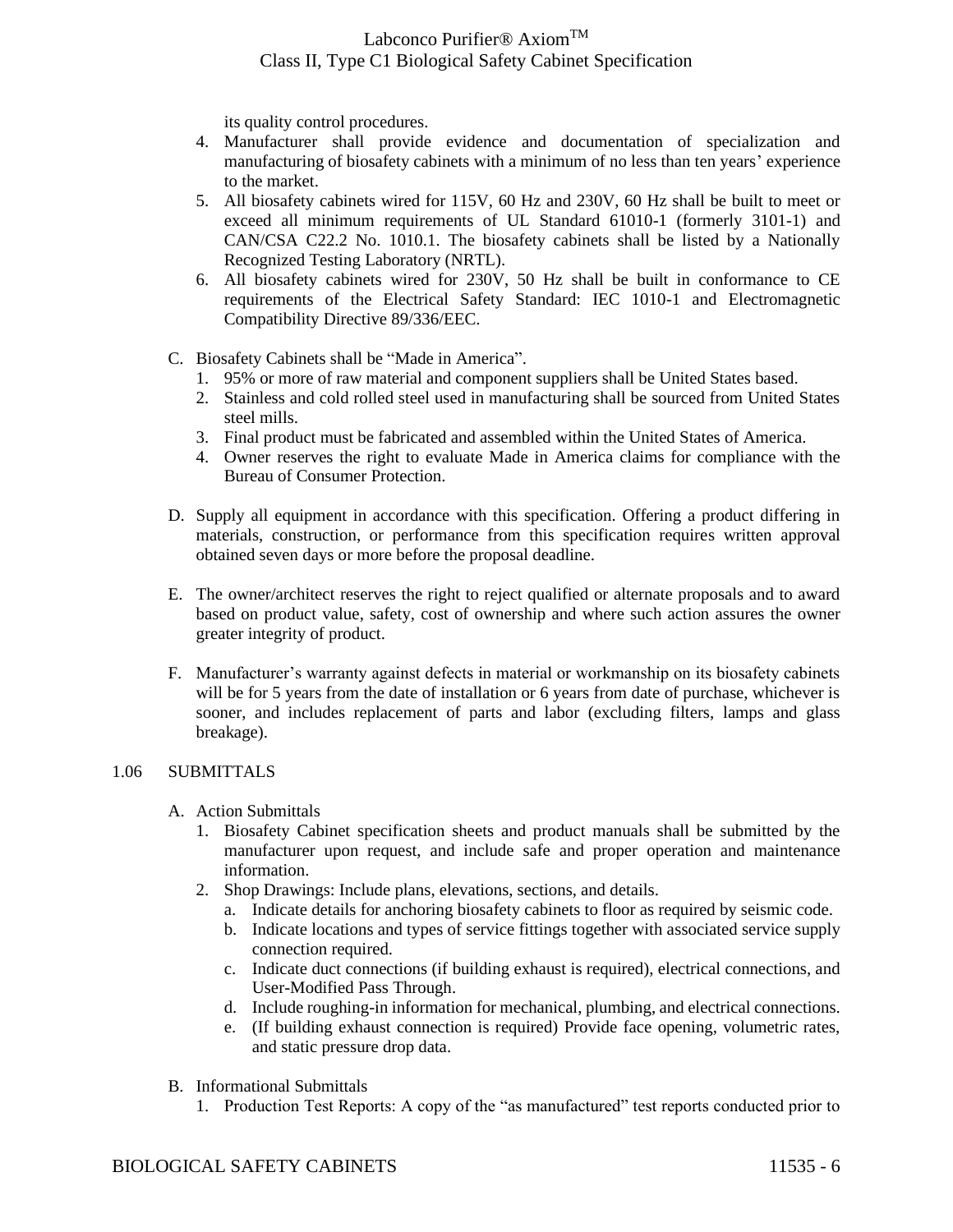shipping ensures compliance with NSF/ANSI Standard 49 and is shipped with each biosafety cabinet.

- 2. Independent validation:
	- a. Written verification that the biosafety cabinets carry listed markings for the following:
		- 1) NSF/ANSI Standard 49, National Sanitation Foundation, (Laminar Flow) Biological Safety Cabinetry
		- 2) UL 61010-1, Underwriters Laboratories Inc., Electrical Equipment for Measurement, Control and Laboratory Use. (115V & 230V, 60Hz models)
		- 3) CAN/CSA C22.2 No. 61010-1, Canadian Standards Association, Safety Requirements for Electrical Equipment for Measurement, Control and Laboratory Use.  $(115V \& 230V, 60Hz$  models)
- 3. CE requirements: [for Non-USA/Canada installation use Delete if "domestic"]
	- a. Safety Electrical Equip for Laboratory Use EN 61010-1
	- b. EMC Requirements EN 61326-1
	- c. Electromagnetic Compatibility 2004/108/EC
	- d. Radio Disturbance EN 55022
	- e. EMC Emissions EN 61000-3-2
	- f. EMC Voltage Limitation EN 61000-3-3
	- g. Low Voltage Directive 2006/95/EC
	- h. Machinery Directive 2006/42/EC
- 4. Documentation of ISO 9001 Certified manufacturing plant and processes.
- 5. List of five installations (of equal or greater size/scope and requirements) is available upon request.
- 6. Declaration of "Made in America". Owner reserves the right to evaluate Made in America claims for compliance with the Bureau of Consumer Protection.
- 7. Start-Up Test Report shall be submitted by independent  $3<sup>rd</sup>$  party, accredited by NSF to test and balance biosafety cabinets.

### 1.07 DELIVERY, STORAGE AND HANDLING

- A. Protect finished surfaces during handling, installation and through completion of construction with protective covering of polyethylene film or another suitable material.
- B. Schedule delivery of equipment so that spaces are sufficiently complete that equipment can be installed immediately following delivery.

### 1.08 PROJECT CONDITIONS

- A. Environmental Limitations: Do not deliver or install biosafety cabinet until:
	- 1. building is enclosed
	- 2. wet work and utility rough-ins are complete
	- 3. HVAC system is operating and maintaining temperature and relative humidity at occupancy levels during the remainder of the construction period.

### PART 2 – PRODUCTS

### 2.01 MANUFACTURERS

A. Acceptable Manufacturer: Labconco Corporation, 8811 Prospect Avenue, Kansas City,

### BIOLOGICAL SAFETY CABINETS 11535 - 7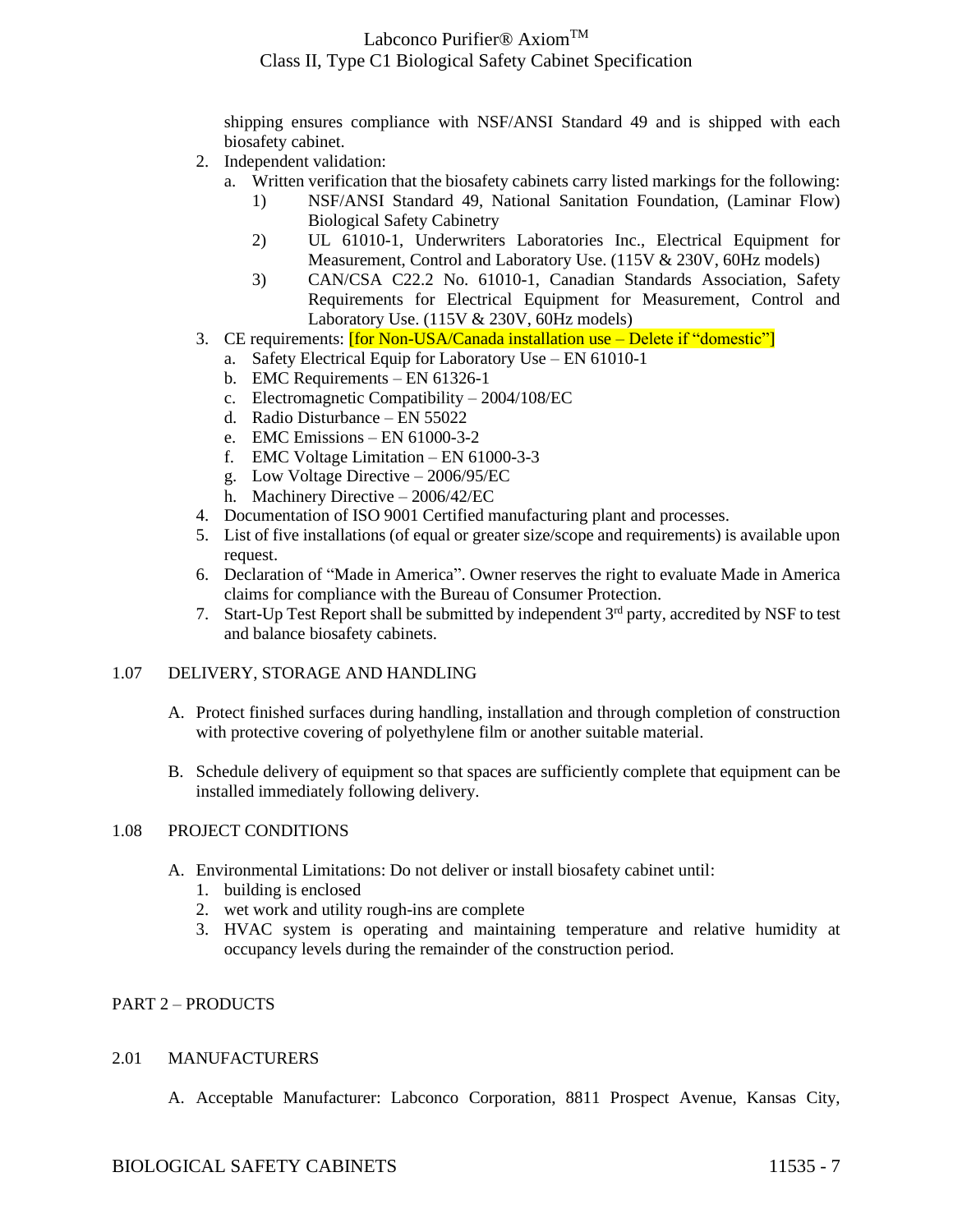Missouri 64132

- B. Basis-of-Design Product: Labconco Purifier® Axiom™
	- 1. 4' Models –3044 Series: Exterior Dims 54.3" wide x 32.7" deep x 64.2" high (1379 mm wide x 830 mm deep x 1631 mm high)
	- 2. 6' Models –3046 Series: Exterior Dims 78.3" wide x 32.7" deep x 64.2" high (1989 mm wide x 830 mm deep x 1631 mm high)
- C. Comparable product by one of the following permitted following substitution request and approval.
- D. Other substitutions are not permitted.

### 2.02 MATERIALS

- A. Biosafety Cabinet Interior
	- 1. The Interior Liner (sides and back) shall be 16 gauge, Type 304 Stainless Steel.
	- 2. The Work Surface shall be 18 gauge or greater, Type 304 Stainless Steel.
	- 3. The Work Surface shall be separated into well-defined zones for single pass exhaust and for recirculation to save energy (reduce exhaust air).
	- 4. The center Work Surface shall have raised, cleanable edges to stop spills. A dedicated central overflow pan must be provided below the center Work Surface.
	- 5. An optional NSF-approved flat center Work Surface must be available.
	- 6. Exhaust and Supply Motor shall be a thermally protected, DC-ECM type with resilient mounted ball bearings. Motors with bushings are not acceptable.
		- a. 1/3 HP ECM shall provide 42 oz-ft (3.56 Nm) of torque
	- 7. Electrical Outlets will have interlocking ground fault interruption (115V models only).
	- 8. Internal ductwork and plenums shall be constructed of metal (galvanized, stainless steel, or epoxy-coated steel) and shall be RoHS compliant. Flexible, removable or replaceable plenums and ductwork are not acceptable.
	- 9. Safety Glass Sash shall be  $\frac{1}{4}$ " (6 mm) thick tempered safety glass.
- B. Biosafety Cabinet Exterior
	- 1. Cabinet shall have 18 gauge cold rolled steel powder-coated Exterior Side Panels. Cabinets with exposed liner sides and services are not acceptable.
- C. HEPA Filters
	- 1. Filters are to be borosilicate glass, mini-pleat, and separator-less HEPA filters.
	- 2. Filter frames shall be aluminum with closed cell neoprene gaskets; gel seals are not acceptable.

### 2.03 CONSTRUCTION

- A. Biosafety Cabinet Interior
	- 1. Unitized single-frame construction of 16 gauge, Type 304 Stainless Steel. Shall pass factory test for holding pressure of 2" w.g. (0.50 kPa) (per NSF/ANSI Standard 49).
	- 2. Cabinet assembly shall be constructed such that all positive pressure contaminated plenums are surrounded by negative pressure plenums.
	- 3. Drain trough beneath the work tray is equipped to accommodate a 3/8" ball-type drain valve.
	- 4. Optional service fixture (on models with fixture) shall be quarter-turn, ball valve. **[Modify**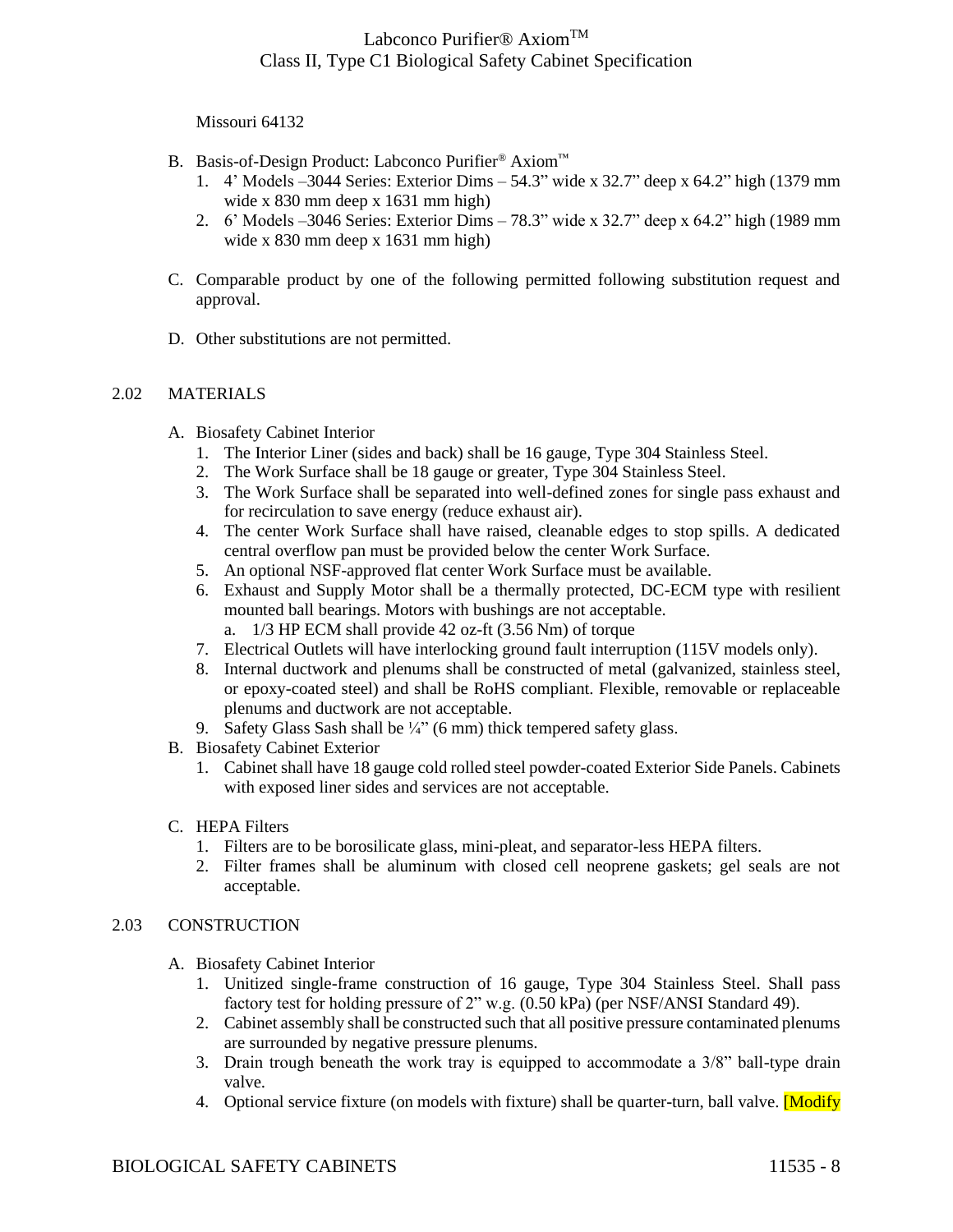or remove this depending on if service(s) is required]

- a. Valve shall be constructed of chrome-plated brass (or other based on requirements of service/utility provided).
- b. Location of fixtures shall be ADA compliant for wheel chair accessibility.
- 5. Internal air balancing system shall be automatically controlled by programmable ECM supply and integral exhaust motors without the need for tools
- 6. The Work Surface shall be of three sections removable without screws:
	- a. Must have dished section with dedicated ventilation (area of work surface that guarantees single pass exhaust of volatile chemicals)
	- b. Must have removable side flat work surfaces for recirculation area of work surface
	- c. Work Surface parts shall not exceed 5 lbs (2.25 kg) for 4-ft and not to exceed 7 lbs (3.1 kg) for 6-ft models for ease of lifting
	- d. Dished ventilated section of work surface shall have the means to pivot up and latch to the back wall for easy cleaning underneath without removal
- 7. A metallic diffuser screen shall promote true laminar air flow and protect surface of supply HEPA filter.
- 8. The cabinet shall accommodate up to 4 factory or field-installable service fixtures.
- 9. The cabinet shall be double wall construction with negative pressure airflow from drain pan to top surrounding the back of work area.
- B. Biosafety Cabinet Exterior
	- 1. Exterior front panel shall slope approximately 10° and has no visibility-interfering protrusions.
	- 2. Cabinet is designed such that all major service operations can be performed from the front of the cabinet.
	- 3. HEPA filters are fully serviceable and removable from the front of the cabinet.
- C. Dimensions
	- 1. The biosafety cabinet shall be capable of transport through a 33" (838 mm) wide opening.
	- 2. Overall exterior dimensions are as follows: (excluding Base Support)
		- a. 4' Models –3044 Series: Exterior Dims 54.3" wide x 32.7" deep x 64.2" high (1379 mm wide x 830 mm deep x 1631 mm high)
		- b. 6' Models –3046 Series: Exterior Dims 78.3" wide x 32.7" deep x 64.2" high (1989 mm wide x 828 mm deep x 1631 mm high)
	- 3. Overall interior dimensions are as follows:
		- a. 4 foot nominal width:  $48.5$ " wide x  $25.6$ " deep x  $25.7$ " high (1232 mm wide x 650) mm deep x 653 high)
		- b. 6 foot nominal width: 72.5" wide x 25.6" deep x 25.7" high (1842 mm wide x 650 mm deep x 653 high)
- D. Blower
	- 1. Blower assembly shall be direct drive powered by energy saving ECM motor type.
		- a. 4' and 6' models will utilize 2ea 1/3 HP ECMs.
		- b. Motor mounting system shall consist of 16 Gauge, stamped steel legs with integral vibration isolation.
	- 2. Blower shall be optimally determined forward-curved fan for each model size/width to maximize both energy efficiency and filter loading capacity.
	- 3. Supply Blower shall be upstream of Supply HEPA filter to allow for 100% filter scan.
	- 4. Exhaust Blower shall be upstream of Exhaust HEPA filter to allow for 100% filter scan.
- E. Sash Assembly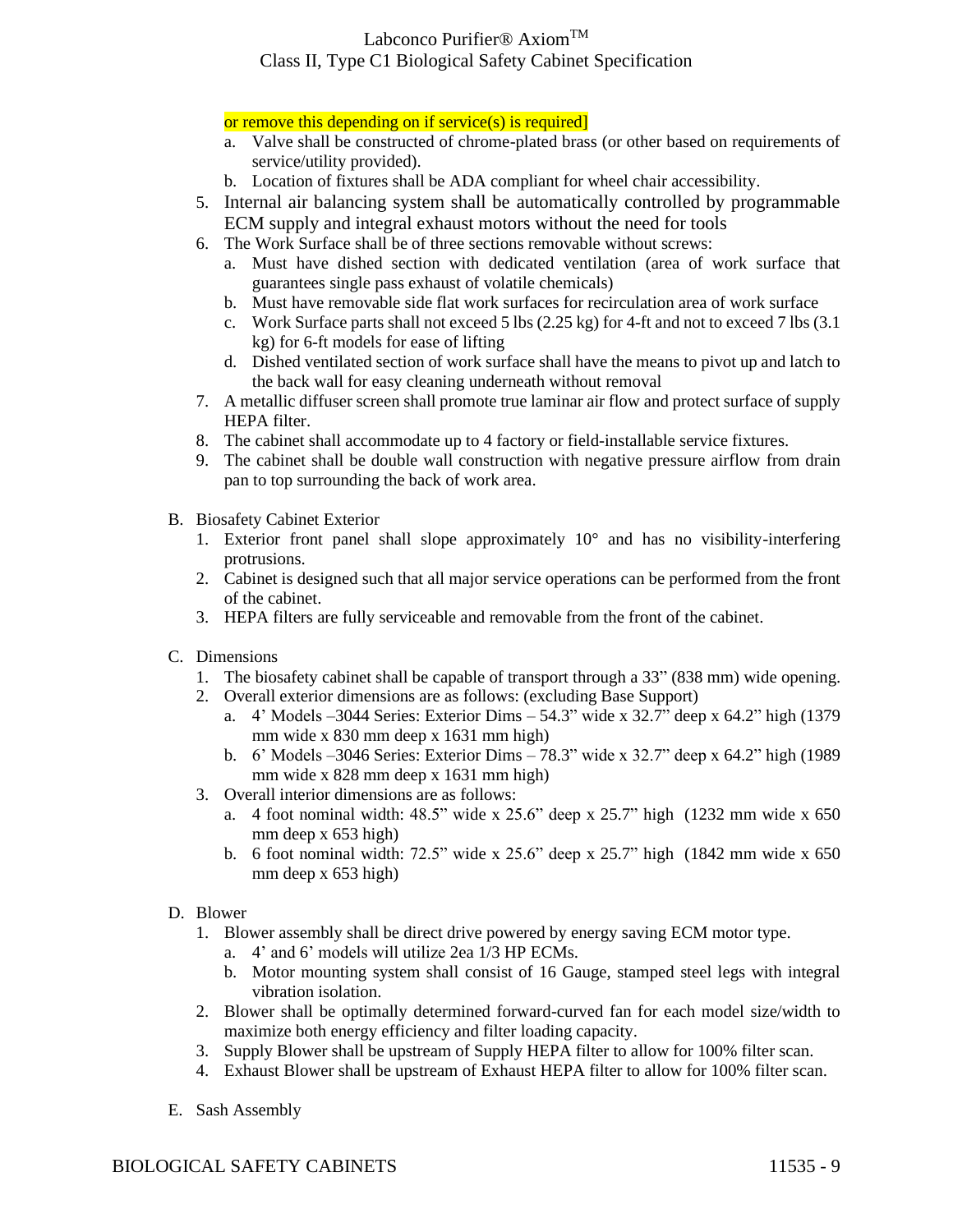- 1. Sash shall be single pane, tempered safety glass and angled 10° from vertical and be of a sliding operation.
- 2. Sash shall be capable of being closed when cabinet is not in operation.
- 3. Sash shall fully open to a height of 22.5" (572 mm).
- 4. Total sash height shall provide a viewing window that is no less than 27.0" (686 mm) tall.
- 5. A sash position indicator shall identify to the user where the sash is to be open to its optimum operating level.
- 6. Sash shall not require removal for routine filter or motor/blower service.
- 7. Bottom edge of sash shall be frameless and ground to a smooth edge so as to not disrupt line of sight. Framed sashes are not acceptable.
- 8. Sash will be interlocked to cabinet operation such that UV light (if equipped) will not operate when sash is open, and the biosafety cabinet will alarm (audio & visual) when the sash is opened beyond its nominal height when the blower is in operation.
- 9. Provide guides capable of holding the sash in place regardless of position and cushion sash with bumpers when fully opened or closed.
- 10. Maximum force required to operate sash shall not exceed 7 lbs (3.1 kg).
- 11. Sash movement shall be assisted by gravity. No springs or motors.
- F. Airflow and Foils
	- 1. Bottom of sash opening (Air Inlet Grille) is an aerodynamic, radiused foil to ensure smooth, even flow of air into biosafety cabinet.
	- 2. Air inlet grille will have perforations on the leading edge to draw air into the biosafety cabinet should the operator inadvertently block the grille area.
	- 3. Corner posts are designed to be aerodynamic, ensuring smooth, even flow of air into the sides of the sash opening on the biosafety cabinet.
	- 4. A negative pressure channel shall exist at the top of the sash opening to prevent loss of containment at the top of the sash. Mechanical wipers at the top of the work area promote the creation of hazardous aerosols, and are not acceptable.
	- 5. The Air Inlet Grille shall be retained and removable without the need for fasteners
- G. Electrical
	- 1. A 10 foot (3 m) 3-wire cord and plug will be provided to connect to electrical supply.
		- a. 4' and 6' 115V North American models will be provided with an IEC 60320 connector and NEMA 5-20 plug.
		- b. 230V North American models are provided with an IEC 60320 connector and NEMA 6-15 plug.
	- 2. Two internal Electrical Outlet Duplexes will be standard, one mounted on each side wall. Outlets mounted on the rear wall of the work area are not ADA compliant, and are not acceptable.
		- a. Duplexes shall be mounted flush to the stainless steel side walls of the biosafety cabinet's interior for easy cleaning,
		- b. Duplexes shall have a self-closing stainless steel splash cover with dampened (slowed action) operation for safe operator use. Splash covers shall fully close in 1 second or greater. Un-dampened, spring-loaded doors are not acceptable.
		- c. Duplexes will be located in compliance with ADA for wheelchair accessibility.
		- d. 115V N. American model receptacles are NEMA 5-15.
		- e. 230V N. American model receptacles are NEMA 6-15.
	- 3. All major electronic components (ballasts, starters, switches, circuit breakers) shall be housed in a removable module for service or testing and be accessible from the front.
	- 4. Wiring Harness shall be color coded and alphanumerically labeled for identification. Removable wire tags shall not be used.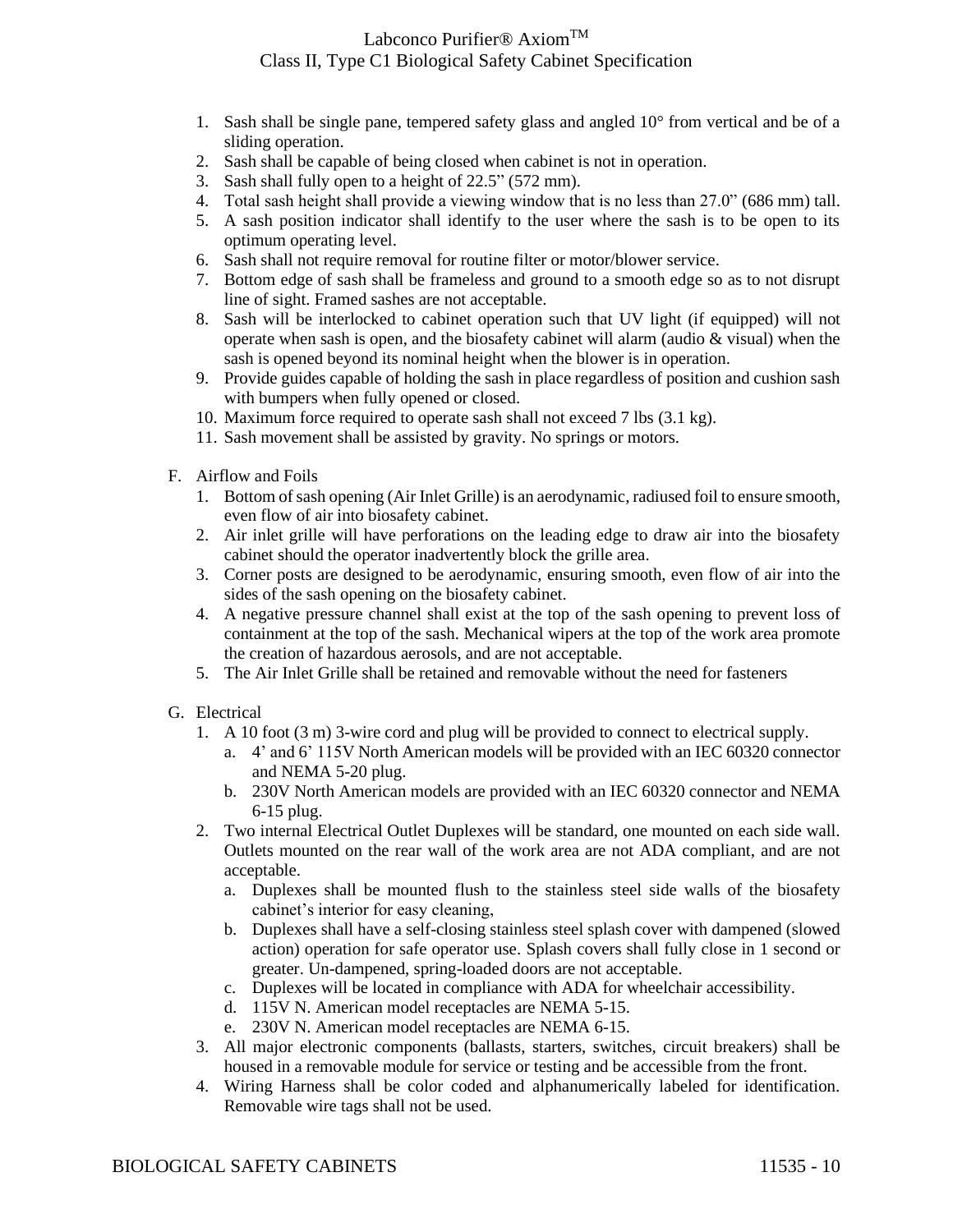- 5. Biosafety Cabinet shall have two separate internal circuits with breaker protection. One for service of controls, lighting and blower motor; one for internal electrical outlets.
- 6. Biosafety Cabinet shall have optional dry relay contacts for connection to building management system. Will communicate alarms or use for control of HVAC Mechanical System (remote blower, valves) devices. (See Required Accessories – Section 2.03-M)
- H. Decontamination
	- 1. Cabinet shall be easily fumigated employing an established procedure such as that recommended by NSF/ANSI Standard 49.
	- 2. Liner assembly shall have an integral face flange for sealing the cabinet during decontamination and pressure test operations.
- I. HEPA Filters and Plenums
	- 1. The positive pressure, contaminated plenum shall be permanent in construction, telescoping steel and provide uniform HEPA filter loading. Flexible, consumable plasticized plenums are not acceptable.
	- 2. Supply HEPA Filter shall be of full cabinet work zone width and depth, and be tilted with the angle of the biosafety cabinet's front so as to provide laminar airflow behind the sash.
	- 3. Supply HEPA Filter shall be protected by a perforated metal diffuser covering the entire top of the work zone.
	- 4. Supply and Exhaust HEPA filters are secured in the upper cabinet assembly by clamps.
- J. Controls and Display
	- 1. Control panel with easy-to-clean membrane touchpad for system operations (blower, lights, mute) and Operating System navigation are mounted on the front of the cabinet and shall be ADA compliant. Controls mounted above sash are not acceptable.
	- 2. The audible/visual alarm indicator and mute switch shall be ADA compliant.
	- 3. The mute function will silence audible alarms for 5 minutes before engaging a ring-back function.
	- 4. Display shall be mounted in a position where it is line-of-sight while seated at the cabinet and can be viewed without strain to the operator.
	- 5. Display shall be a color digital LCD and communicate cabinet status, HEPA filter life, alarms and cabinet set up. Analog pressure gauges do not adequately provide user communication adequate to specific cabinet function and are not acceptable.
	- 6. Display shall be located inside the work area in a housing that is easily decontaminated and is un-phased by UV light.
- K. Pass-Through and Bulkheads
	- 1. Service Fixture provisions will be provided to accommodate up to four valve installations, shall be sealed to meet air tight pressure requirements, and shall be ADA Compliant.
	- 2. Cord and Cable Portal shall ship with a solid closed cell neoprene plug and be usermodified as needed per application.
	- 3. Cord and Cable Portals shall not require further space requirements than recommended by the manufacturer and NSF/ANSI Standard 49.
	- 4. Cord and Cable Portal design shall be approved by NSF testing.
- L. Ergonomics The biosafety cabinet shall be ergonomically designed for maximum user comfort and adjustability to meet the requirements of the American with Disabilities Act (ADA).
	- 1. Biosafety Cabinet installation with base stand shall be positioned to provide work surface heights between 30" and 37", and be in compliance with ADA.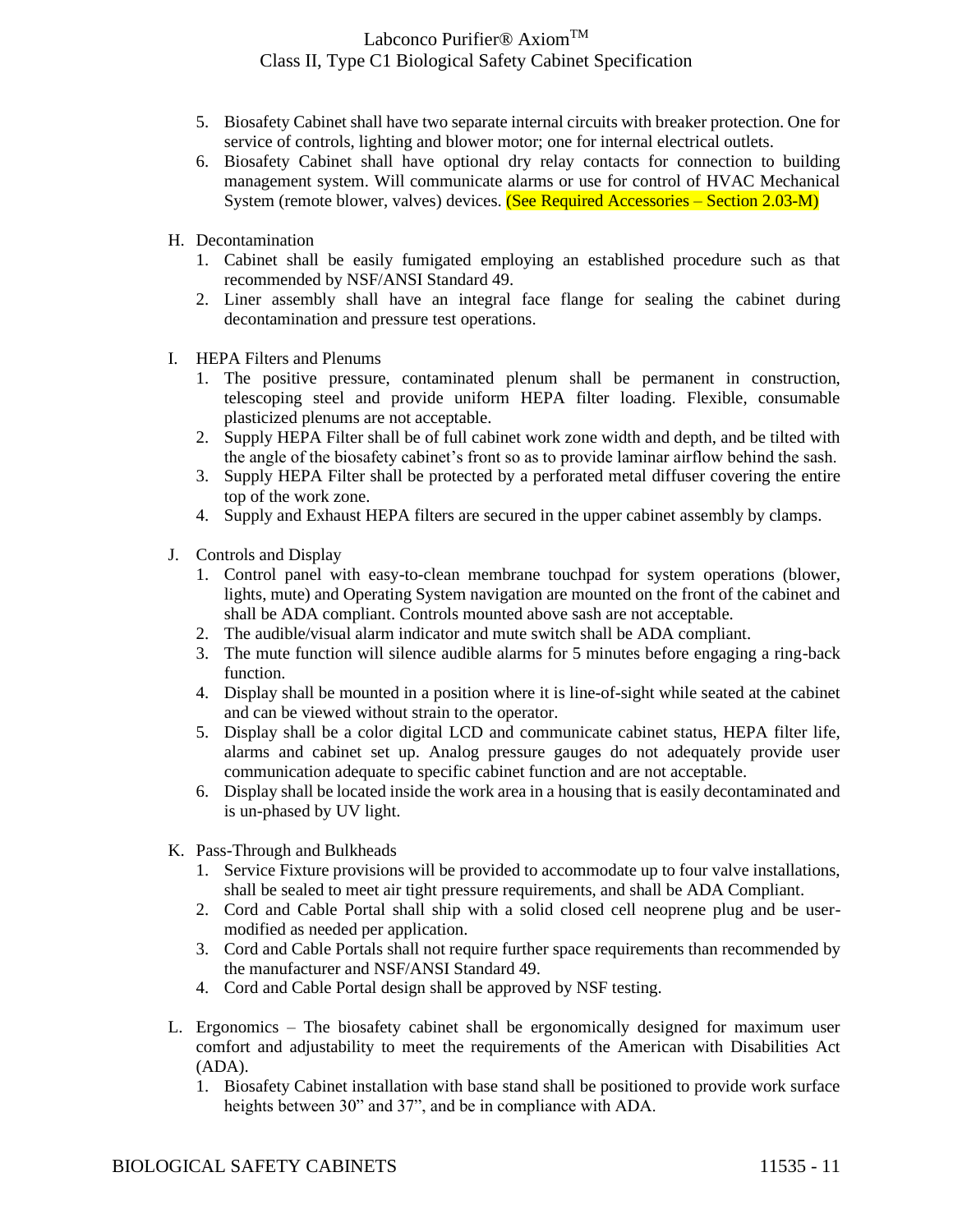- 2. Safety Glass Sash Assembly shall be anti-racking and counterbalanced with a weight and pulley system allowing for effortless movement up and down with one hand. Sash shall open to 22.5" (572 mm). Spring-loaded sash counterbalances require greater force as the sash raises and exerts force against the user's arms, this design is not acceptable.
- 3. Air Inlet Grille shall have a large (greater than 2") integrated curved armrest (waterfall ergonomic design) to provide comfort for user when in a resting position while maintaining containment performance. Non-metal armrests such as PVC are not acceptable. Hard and sharp angles and elevated add-on arm/elbow rests promote poor ergonomic pressure points and posture and are not acceptable.
- 4. Maximum visibility into cabinet work zone shall be at least 27" from front access airfoil to exterior light housing.
- 5. The biosafety cabinets work surface shall have easy-lift knobs located on the front corners and be removable through the front opening. The dished work surface will have corners acceptable to NSF for easy cleaning.
- 6. The biosafety cabinet shall have a 10° slope front.
- 7. All controls (touchpad, service fixtures valves, electrical outlet duplexes, cord and cable portals) shall be in compliance with ADA front access under 48" height.
- 8. The digital display shall be positioned line-of-sight while seated at the biosafety cabinet and communicate cabinet status and programming in full intuitive sentences.
- M. Required Accessories **[Select and Keep the options required for the project, delete rest**]
	- 1. Telescoping Base Stands shall be adjustable at installation to provide work surface heights between 30" and 37" and come with leg levelers. – Shall be NSF Approved
		- a. Powder coated steel square tubing construction
		- b. Shall include a full width storage shelf
		- c. Shall be capable of adding 5" casters
		- d. Shall accommodate seismic restraints that anchor to the floor
	- 2. Hydraulic Stands models available to provide infinite settings for work surface heights between 16.5" and 36" (419 and 914 mm)
		- a. Shall be capable of being mobile
	- 3. Air-tight Damper with flange to mate to top of canopy exhaust transition, control airflow through canopy and allow proper decontamination of the biosafety cabinet. (For use when the cabinet is installed connected to building exhaust).
	- 4. Ultraviolet (UV) lamp germicidal 254 nm wavelength lamp Shall be NSF Approved
	- 5. Utility valves greaseless, allowing for connection of service utilities (air, vacuum, gas)
	- 6. IV Bar with stainless steel hooks shall be NSF Approved
	- 7. Mass Airflow Monitor with integration into operating system that provides digital display of airflow readings and audible/visual alarms should readings be excessively low or high.
	- 8. Aspirator (Pump) Systems for safe removal and handling of hazardous fluids
	- 9. Ergonomic Footrest
	- 10. Ergonomic Adjustable Arm Chair
	- 11. Ergonomic stainless steel Turn Table
	- 12. Convenient Cord Management System
	- 13. Easy-reach interior Wire Shelves.
	- 14. Mobile Storage Cart with pull drawers and bins. 27" (686 mm) tall.
	- 15. Dry Contact Relay Kit Communications Package for BMS
	- 16. ULPA filters 99.999% @ 0.12 micron
	- 17. Bag-In/Bag-Out option available on exhaust filter

### PART 3 – EXECUTION

### BIOLOGICAL SAFETY CABINETS 11535 - 12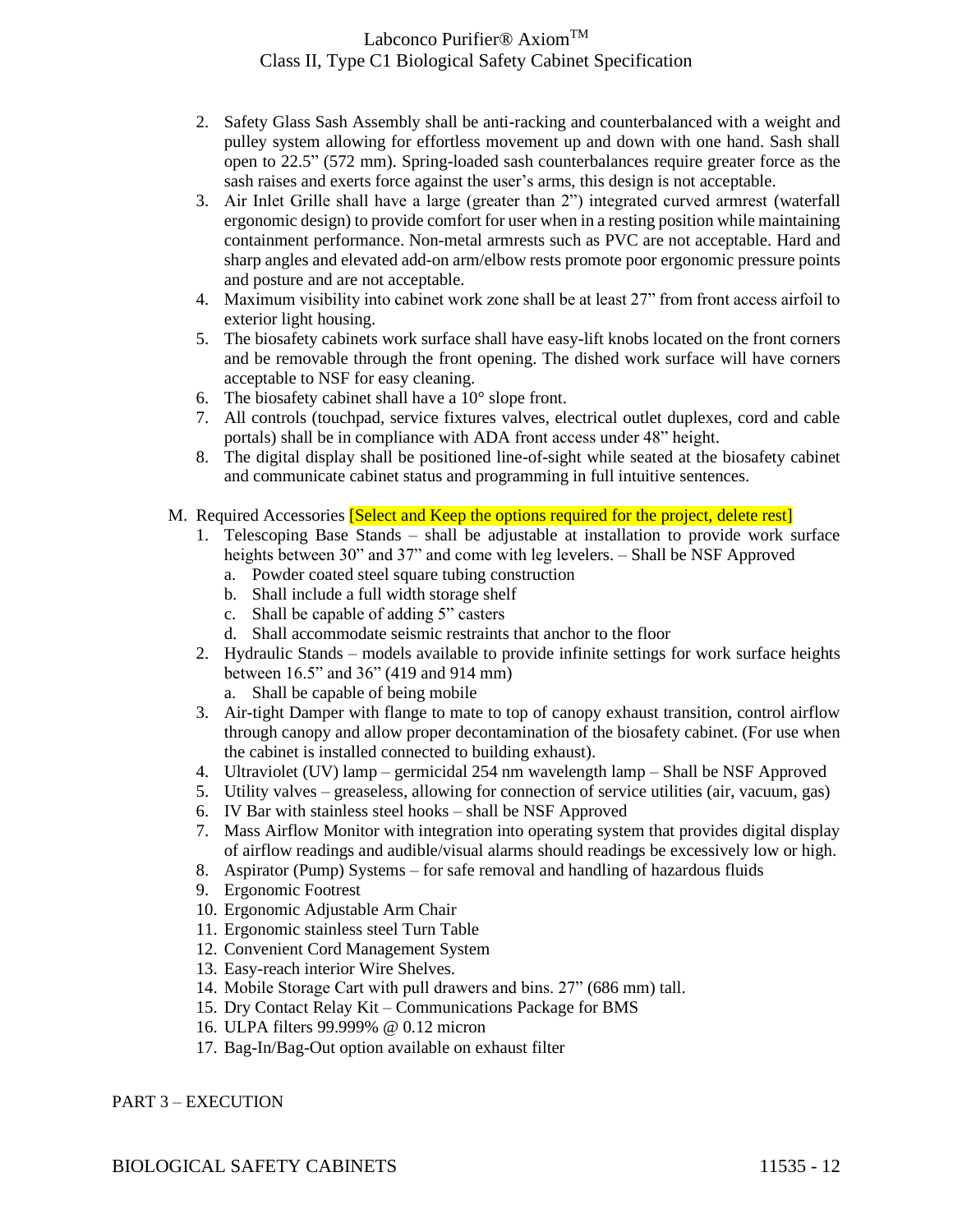#### 3.01 EXAMINATION

- A. Examine areas, with installer present, for compliance with requirements for installation tolerances and other conditions affecting performance of biosafety cabinets.
- B. Coordinate with other trades for the proper and correct installation of plumbing and electrical rough-in and for rough opening dimensions required for the installation of biosafety cabinets.
- C. Examine the carton and its contents for damage that might have occurred in transit.
- D. Proceed with installation only after unsatisfactory conditions have been corrected.

#### 3.02 INSTALLATION

- A. General: Install biosafety cabinets according to shop drawings and manufacturer's written instructions.
- B. Install level, plumb and true; securely anchor as required.
- C. Sequence installation to ensure utility connections are achieved in an orderly and expeditious manner.
- D. Install according to standards required by authority having jurisdiction.
- E. Touch up minor damaged surfaces caused by installation. Replace damaged components as directed by Architect.

### 3.03 FIELD QUALITY CONTROL

- A. NSF/ANSI Standard 49 requires that biosafety cabinets be field tested after installation and prior to use.
	- 1. A qualified independent ( $3<sup>rd</sup>$  party) certifier should certify the cabinet in accordance with NSF/ANSI Standard 49, Normative Annex 5.
	- 2. Make all corrections until biosafety cabinet passes NSF/ANSI 49 Field Certification.
	- 3. If connected to building exhaust system, retest all other ventilation equipment that failed to perform as specified.

#### 3.04 ADJUSTING AND CLEANING

- A. Adjust moving parts for smooth, near silent, accurate sash operation with one hand. Verify that counterbalances operate without interference.
- B. Clean finished surfaces, including both sides of glass; touch up as required; and remove or refinish damaged or soiled areas to match original factory finish, as approved by Architect.
- C. Clean adjacent construction and surfaces that may have been soiled or damaged in the course of installation of work in this section.
- D. Provide all necessary protective measures to prevent exposure of equipment and surfaces from exposure to other construction activity.